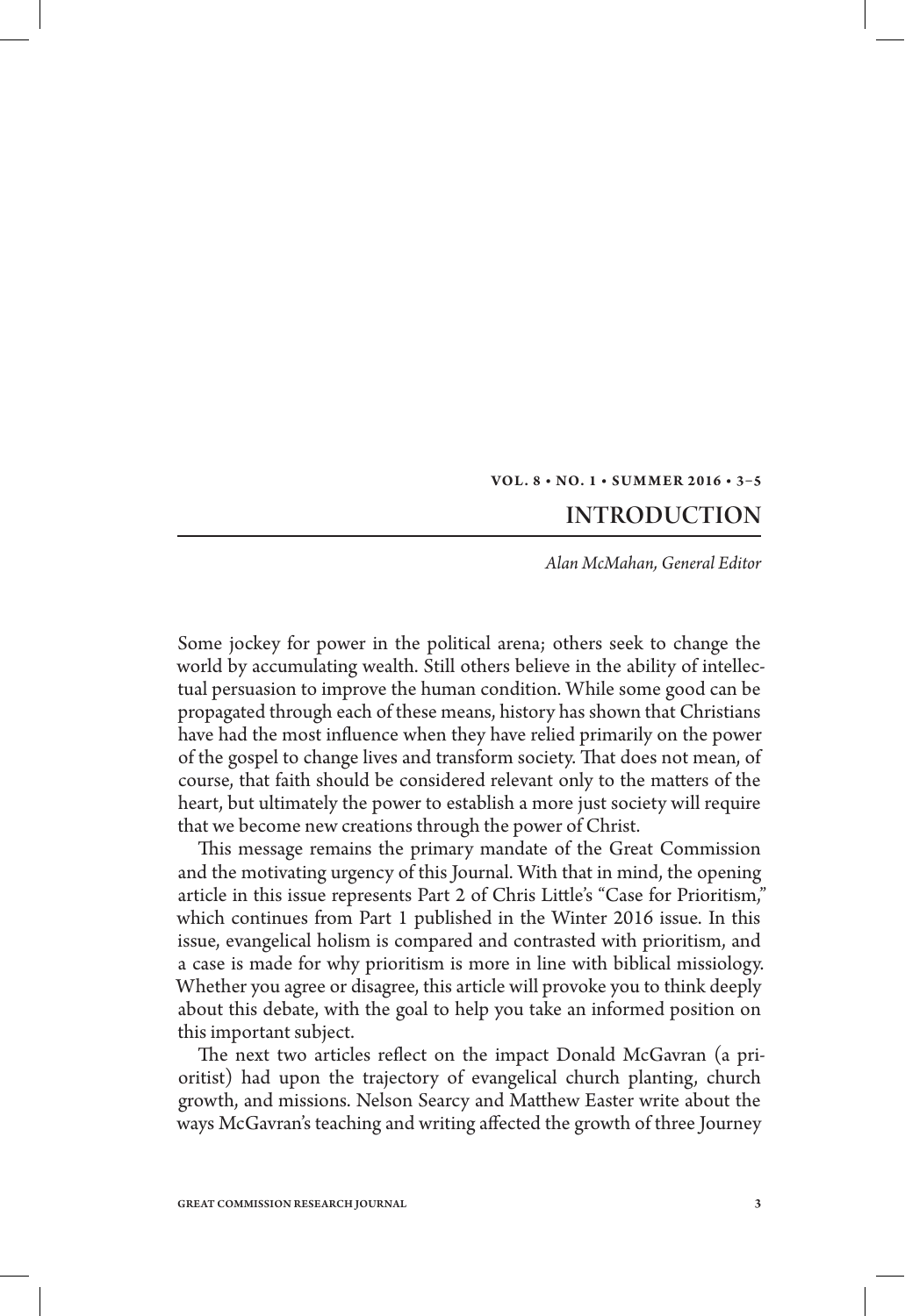churches in New York, San Francisco, and South Florida, as well as many others throughout the country. Identifying key concepts from McGavran's thinking, the authors show his impact through real-world examples.

An expert on the life and work of Donald McGavran, Gary McIntosh, in an excerpt from his biography, explores the roots of McGavran's early interest in the growth of churches in India and his encounter with J. Wascom Pickett's seminal research on people movements, in which whole communities were reported in coming to Christ. Gary's work shows how these early explorations shaped McGavran's thinking, and he summarizes McGavran's quest to discover reproducible principles to help churches around the world grow.

Looking at McGavran's legacy from a different perspective, Christopher DiVietro proposes in his article that some assumptions in McGavran's worldview led some of his epistemological descendants focused on North American church growth to veer away from the original focus of McGavran's teaching. Replicating methods and applying abstract principles that were divorced from a consideration of context resulted in strands of the movement that practiced a kind of syncretistic pragmatism. His reflections on McGavran's legacy invite thoughtful response.

Moving our discussion from a philosophical and historical focus, Christina Toy explores the important new opportunities that are emerging through the use of technology-based oral ministry strategies. These strategies recognize that primarily oral cultures find it difficult to follow linear, propositionally presented truth typical of literate societies and prefer the media of stories from which they derive meaning. This reality is not unlike the post-literate, or secondary literacy, of populations among Western young people who increasingly prefer interaction through the media of story and technology-enabled social media. Evangelists, church planters, and missionaries are well advised to consider the implications of such shifts in communication as they seek effective engagement with their target audiences.

Looking at evangelism methods from another interesting perspective is the article offered by Eugene Curry on how wearing clerical clothing affects the rate at which certain people approach the evangelist to discuss religion. If this quantitative study shows how the personal apparel of the evangelist can open or close doors for conversations of faith, what other external factors might be in play that affect the perception of the Good News we are trying to share?

Concluding the section of articles, Bill Easum recounts his pilgrimage in church growth over the years, depicting how in the mid-1980s, he found a like-minded passion in the leaders of the movement, such as Carl George, Gary McIntosh, Elmer Towns, and others. These leaders refined his thinking and motivated him further in his own calling of coaching pastors of more than 700 churches and publishing extensively on the topic. Perhaps